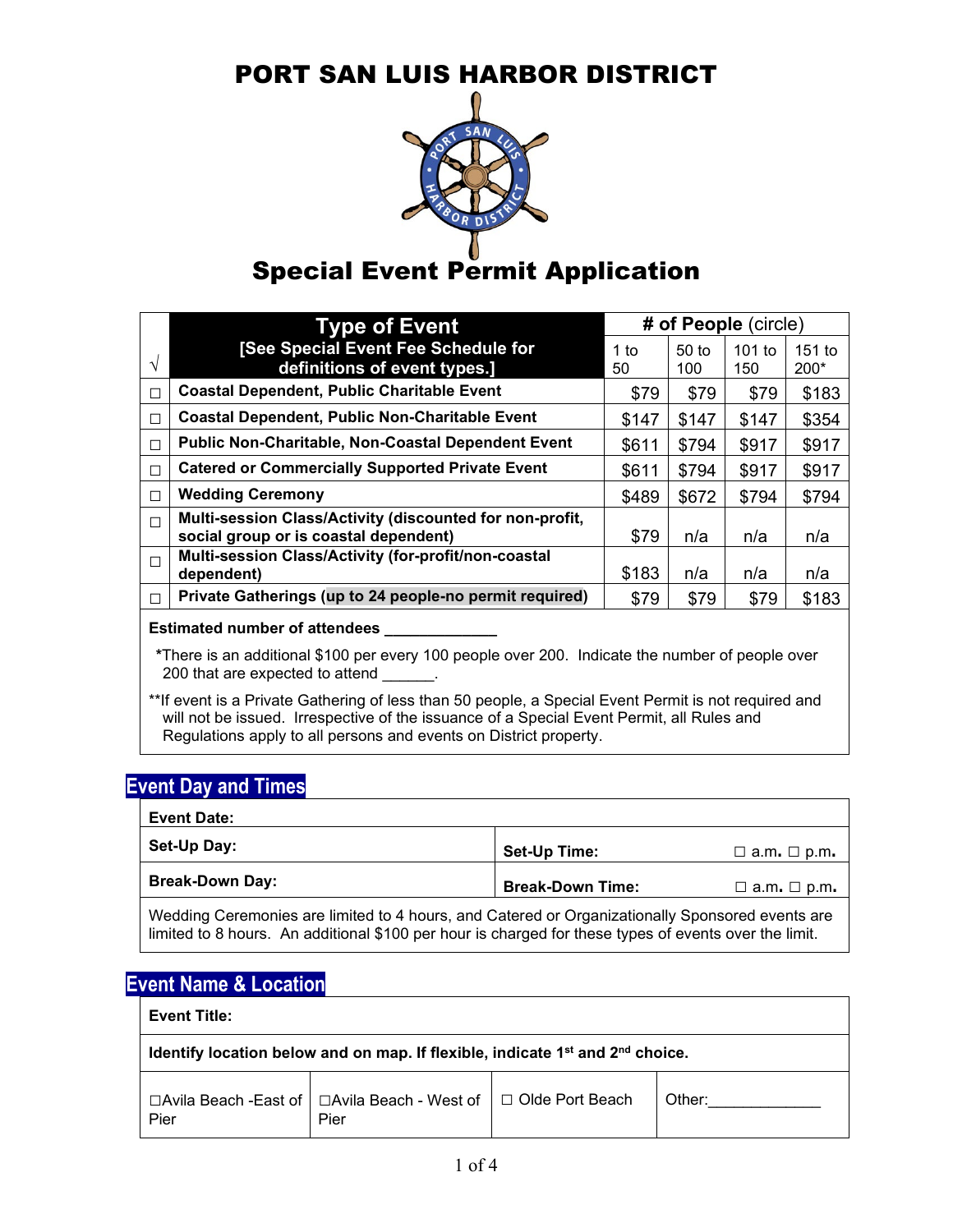

## **Applicant Information**

| <b>*Applicant (Your Name)</b>                                                                                                        |                          | <b>Company or Organization, if any</b>          |                   |              |                 |
|--------------------------------------------------------------------------------------------------------------------------------------|--------------------------|-------------------------------------------------|-------------------|--------------|-----------------|
| <b>Applicant E-Mail</b>                                                                                                              |                          | Event Coordinator (if different from applicant) |                   |              |                 |
| <b>Applicant Mailing Address</b>                                                                                                     |                          | City                                            |                   | <b>State</b> | <b>Zip Code</b> |
| Day Phone                                                                                                                            | <b>After Hours Phone</b> |                                                 | <b>Cell Phone</b> |              |                 |
| *Applicant will be responsible for actions of guests, and paid or unpaid service providers (e.g. florist,<br>photographer, caterer). |                          |                                                 |                   |              |                 |

## **Additional Event Information**

| Will your event secure services of a caterer?<br>$\Box$ no $\Box$ yes<br><b>Name of Caterer</b>                                                  | If you checked yes you must provide a<br>certificate of Insurance from caterer and a<br>Health Permit Issued by San Luis Obispo<br>County.<br>Your event type will not be considered a<br>private gathering.                                                                                                                                |
|--------------------------------------------------------------------------------------------------------------------------------------------------|---------------------------------------------------------------------------------------------------------------------------------------------------------------------------------------------------------------------------------------------------------------------------------------------------------------------------------------------|
| Are you aware that all events held on Port<br>San Luis Harbor District property require<br>liability insurance coverage?<br>$\Box$ no $\Box$ yes | You must check yes and submit a Certificate<br>of Insurance for Event Liability coverage,<br>including bodily injury and property damage,<br>in the amount of \$1,000,000 naming Port San<br>Luis Harbor District, 3950 Avila Beach Dr., PO<br>Box 249, Avila Beach, CA 93424, as an<br>additional insured with a \$2,000,000<br>aggregate. |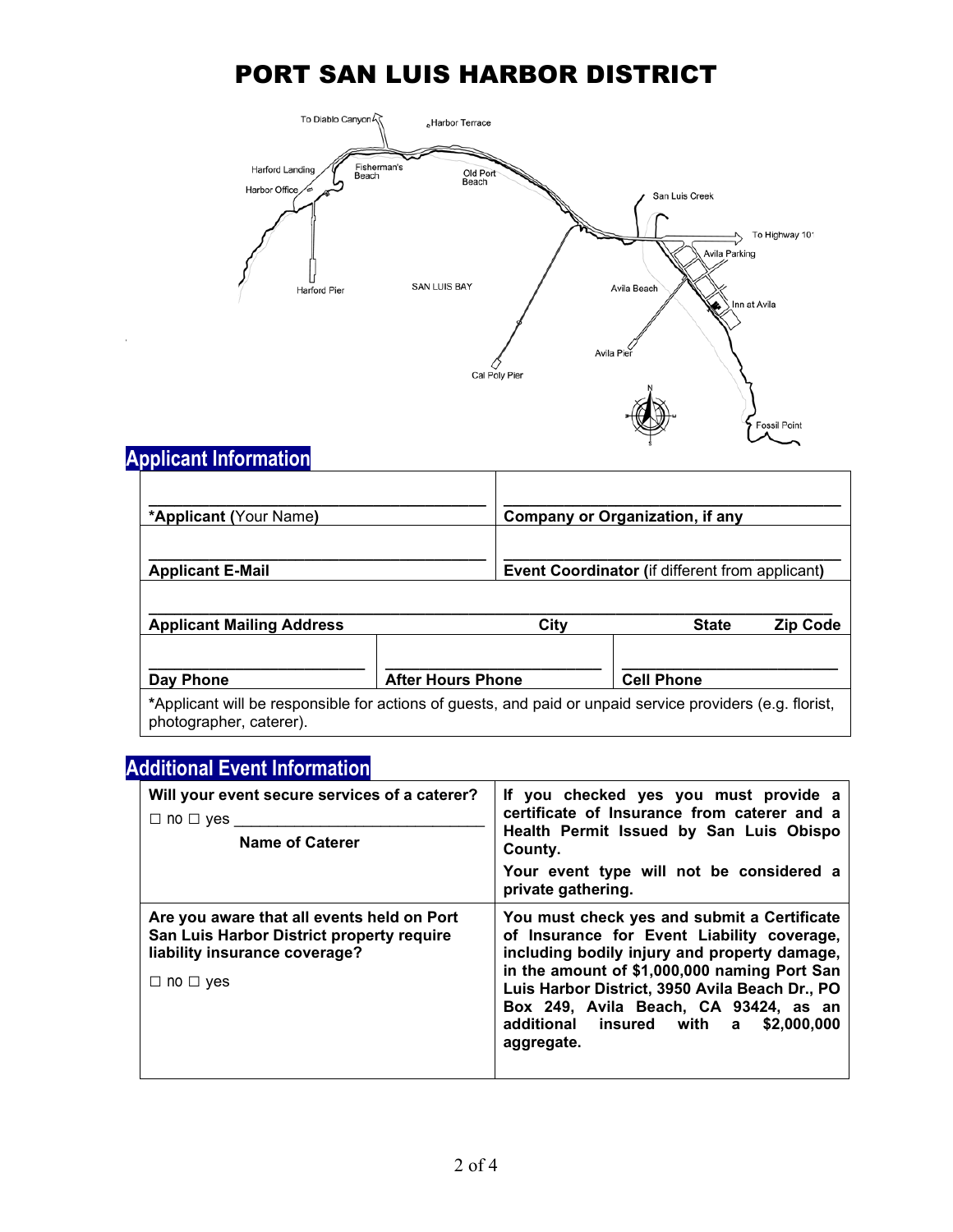| Are you aware that Port San Luis Harbor<br>District prohibits alcohol on the beach?<br>$\Box$ no $\Box$ yes                              | You must check yes or your application will<br>be denied. It is your responsibility to ensure<br>guests and service providers abide by this<br>rule. Violation may result in immediate<br>eviction and a misdemeanor citation.                                                                                                                                   |
|------------------------------------------------------------------------------------------------------------------------------------------|------------------------------------------------------------------------------------------------------------------------------------------------------------------------------------------------------------------------------------------------------------------------------------------------------------------------------------------------------------------|
| Are you aware that Port San Luis Harbor<br>District prohibits use of amplified music?<br>$\Box$ no $\Box$ yes                            | See rules & regulations for more information.<br>Violation may result in immediate eviction and<br>a misdemeanor citation.                                                                                                                                                                                                                                       |
| Will your event secure services from any<br>commercial enterprise?<br>$\Box$ no $\Box$ yes<br>Name(s) of Organization                    | If you checked yes, you must provide a<br>certificate of insurance for each organization.<br>Your event type will not be considered a<br>gathering. Organizations to<br>private<br>be<br>identified may include, but are not limited to,<br>rental companies, photographers, florists,<br>planners, unplugged<br>acoustic<br>event<br>musicians, and officiants. |
| Will you have special set-up or equipment at<br>your event?<br>$\Box$ no $\Box$ yes<br><b>Equipment Description</b>                      | Describe set-up or equipment, dimensions,<br>and number. All equipment including, but not<br>limited to canopies, archways, chairs,<br>volleyball nets, and tiki torches must be<br>identified. The District may require that any<br>equipment not identified be immediately<br>removed from District property.                                                  |
| Are you a non-profit organization?<br>$\Box$ no $\Box$ yes                                                                               | If you checked yes and your event type is<br><b>Coastal Dependent Public Charitable Event or</b><br>Non-Profit Multi-Session Class/Activity you<br>must submit proof of your exempt status.                                                                                                                                                                      |
| Have you read and do you understand the<br>District rules, regulations and information<br>regarding special events? $\Box$ no $\Box$ yes | You must read the rules, regulations and<br>information regarding special events and<br>check yes or your application will be denied.                                                                                                                                                                                                                            |

*Applicant agrees to investigate, defend, indemnify and hold harmless Port San Luis Harbor District, its officers, employees and agents from and against any and all loss, damage, liability, claims, demands, detriments, costs, charges, expense (including attorney's fees) and causes of action of any character which the District, its officers, employees and agents may incur, sustain or be subjected to on account of loss or damage to property or the loss of use thereof and for bodily injury to or death of any persons (including but not limited to the employees, subcontractors, agents and invitees of each party hereto) arising out of or in any way connected to the occupancy, enjoyment and use of any District premises under this agreement to the extent permitted by law.* 

*The undersigned also understands and accepts that the District does not refund Special Event Permit fees. The undersigned acknowledges that the District adjusts fees annually in July and fees are subject to change. This District may update, change or modify rules and regulations at any time.* 

Signature of Applicant:  $\Box$ 

# **For Harbor District Office Use Only**

| <b>Proof of Insurance Received</b> $\Box$ no $\Box$ yes | <b>Reviewed By</b>                               |  |
|---------------------------------------------------------|--------------------------------------------------|--|
| Approved?                                               | <b>Payment Received: \$</b>                      |  |
| $ves \Box no$                                           | $\Box$ Credit Card $\Box$ Cash<br>$\Box$ Check # |  |
| <b>Reason</b>                                           | Date:<br>Permit#                                 |  |